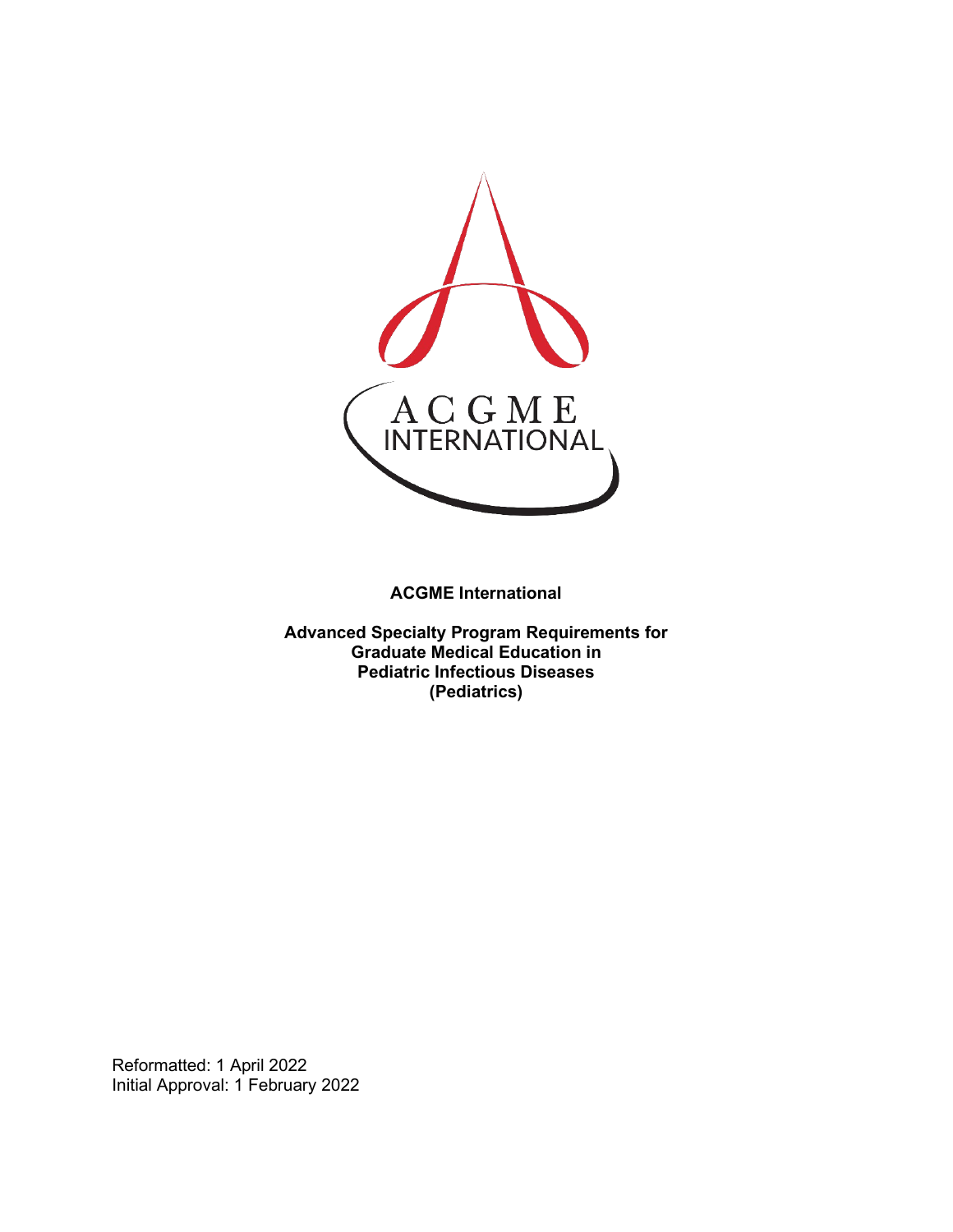## **ACGME International Specialty Program Requirements for Graduate Medical Education in Pediatric Infectious Diseases (Pediatrics)**

## **Int. Introduction**

*Background and Intent: Programs must achieve and maintain Foundational Accreditation according to the ACGME-I Foundational Requirements prior to receiving Advanced Specialty Accreditation. The Advanced Specialty Requirements noted below complement the ACGME-I Foundational Requirements. For each section, the Advanced Specialty Requirements should be considered together with the Foundational Requirements.*

## **Int. I. Definition and Scope of the Specialty**

Pediatric infectious diseases is the subspecialty of pediatrics that comprises provision of care and consultation to infants, children, and adolescents with infectious diseases.

## **Int. II. Duration of Education**

Int. II.A. The educational program in pediatric infectious diseases must be 36 or 48 months in length.

## **I. Institution**

# **I.A. Sponsoring Institution**

- I.A.1. A fellowship in pediatric infectious diseases must function as an integral part of an ACGME-I-accredited residency in pediatrics.
- I.A.1.a) The pediatric infectious diseases program should be geographically proximate to the affiliated pediatrics residency program.
- I.A.2. The educational program in pediatric infectious diseases must not negatively affect the education of residents in the affiliated pediatrics residency program.

#### **I.B. Participating Sites**

See International Foundational Requirements, Section I.B.

# **II. Program Personnel and Resources**

#### **II.A. Program Director**

II.A.1. The program director must demonstrate a record of ongoing involvement in scholarly activity.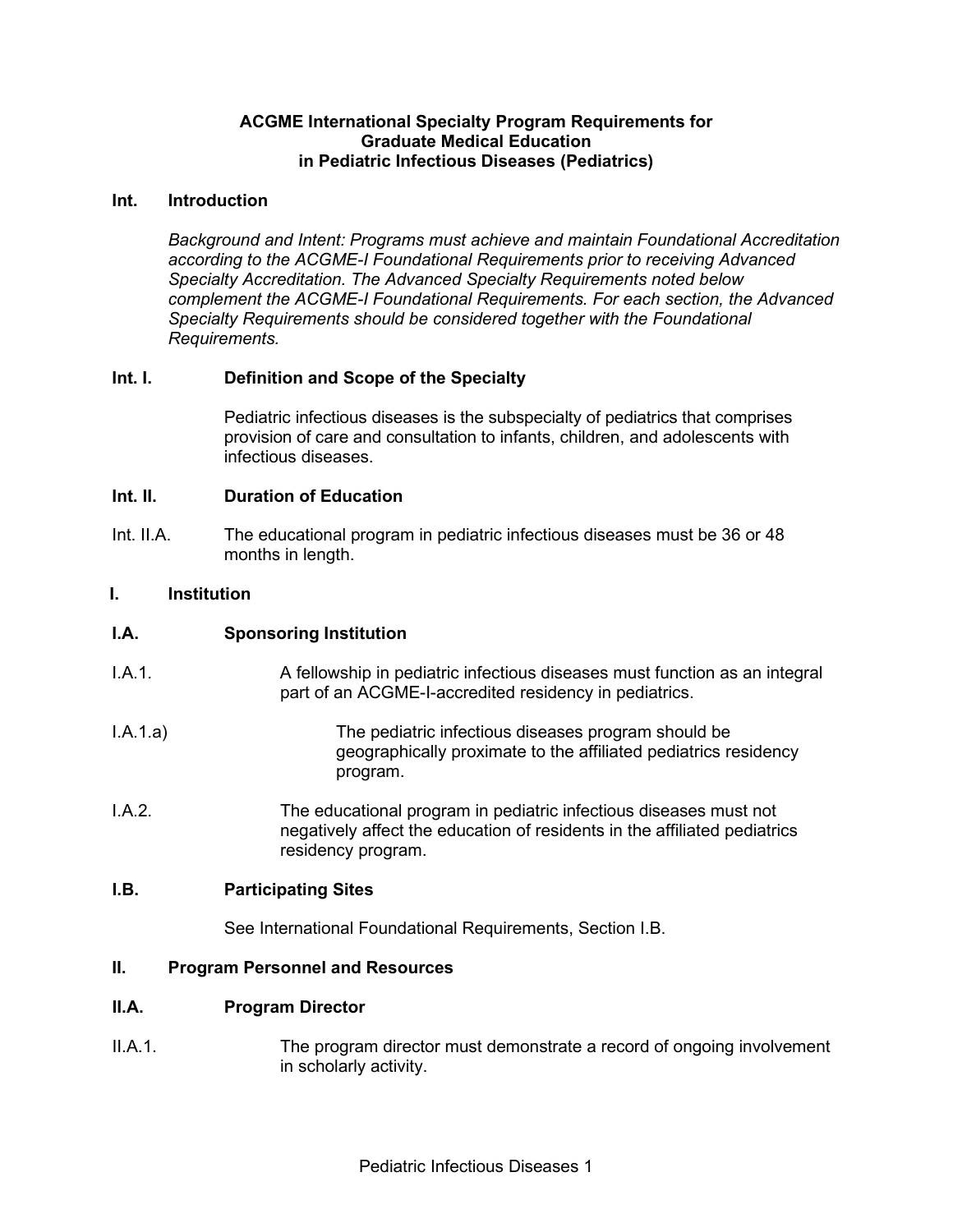| II.A.2.     | The program director must demonstrate a record of mentoring or guiding<br>fellows in the acquisition of competence in the clinical, teaching, research,<br>quality improvement, and advocacy skills pertinent to the discipline.                                                                                                |
|-------------|---------------------------------------------------------------------------------------------------------------------------------------------------------------------------------------------------------------------------------------------------------------------------------------------------------------------------------|
| II.A.3.     | The program director must ensure that each fellow:                                                                                                                                                                                                                                                                              |
| II.A.3.a)   | is provided with mentorship in development of the necessary<br>clinical, educational, scholarship, and administrative skills; and,                                                                                                                                                                                              |
| II.A.3.b)   | documents experience in procedures.                                                                                                                                                                                                                                                                                             |
| ILA.3.b)(1) | The program director must ensure that such<br>documentation is available for review.                                                                                                                                                                                                                                            |
| II.A.4.     | The program director must coordinate, with the program directors of the<br>pediatrics residency and other related subspecialty programs, the<br>incorporation of the ACGME-I Competencies into fellowship education to<br>foster consistent expectations for fellows' achievement and faculty<br>members' evaluation processes. |
| II.A.5.     | Meetings with the program directors of the pediatrics residency and all<br>pediatric subspecialty programs should take place at least semiannually.                                                                                                                                                                             |
| II.A.5.a)   | There must be documentation of these meetings.                                                                                                                                                                                                                                                                                  |
| II.A.5.b)   | These meetings should address a departmental approach to<br>common educational issues and concerns that may include core<br>curriculum, the ACGME-I Competencies, and evaluation.                                                                                                                                               |
| II.A.6.     | The fellowship program director must have the authority and responsibility<br>to set and adjust the clinical responsibilities and ensure that fellows have<br>appropriate clinical responsibilities and an appropriate patient load.                                                                                            |
| II.B.       | <b>Faculty</b>                                                                                                                                                                                                                                                                                                                  |
| II.B.1.     | To ensure the quality of the educational and scholarly activity of the<br>program, and to provide adequate supervision of fellows, there must be at                                                                                                                                                                             |
| II.B.2.     | least two faculty members, including the program director.<br>Faculty members must encourage and support fellows in scholarly<br>activities.                                                                                                                                                                                    |
| II.B.2.a)   | This must include mentoring fellows in the application of scientific<br>principles, epidemiology, biostatistics, and evidence-based<br>medicine to the clinical care of patients.                                                                                                                                               |
| II.B.2.b)   | Scholarly activities must be in basic science, clinical care,<br>education, health policy, health services, patient safety, or quality<br>improvement with implications for the field of pediatric infectious<br>diseases.                                                                                                      |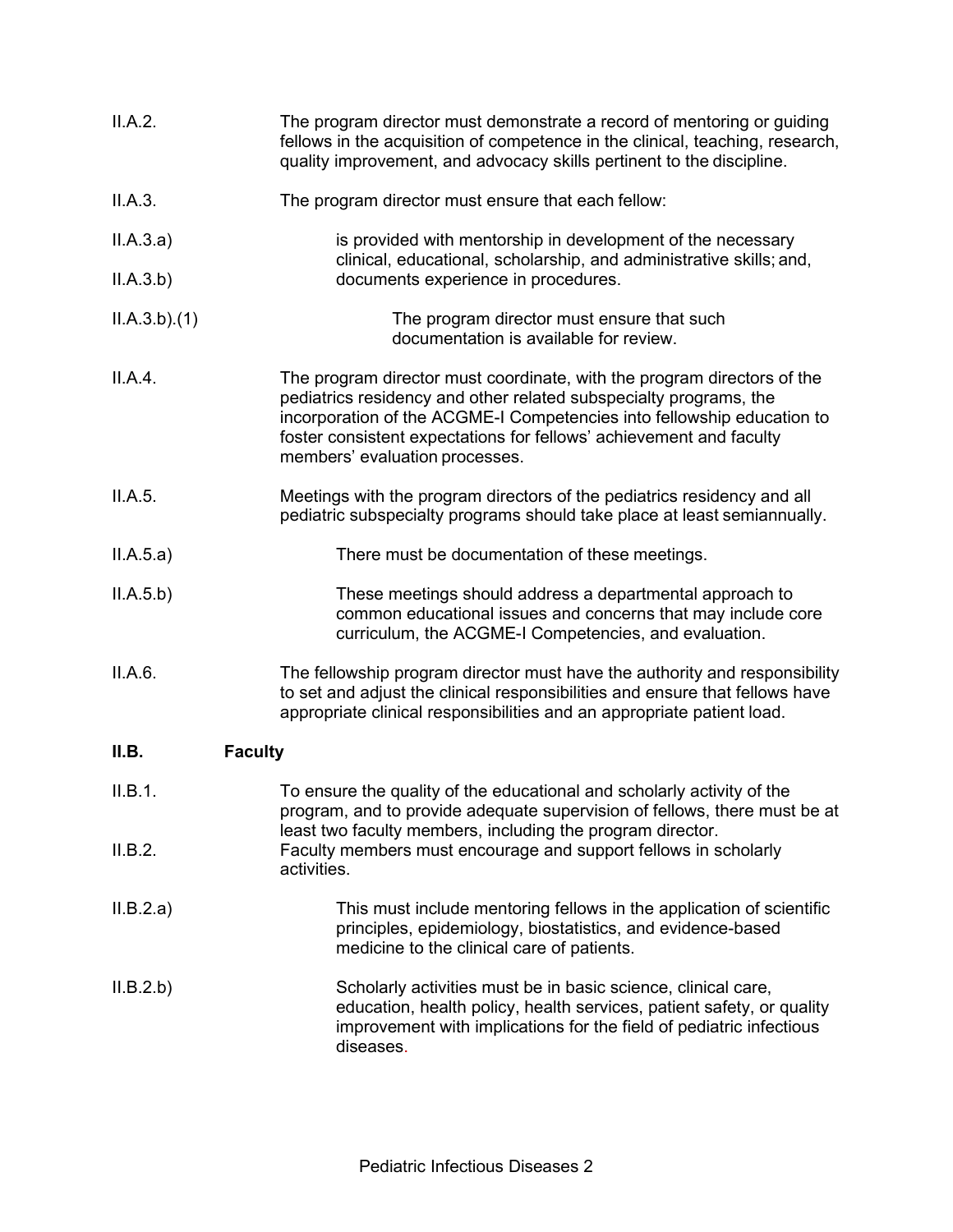- II.B.3. Qualified faculty members in the following pediatric subspecialties should be available for the education of fellows:
- II.B.3.a) adolescent medicine;
- II.B.3.b) neonatal-perinatal medicine;
- II.B.3.c) pediatric cardiology;
- II.B.3.d) pediatric critical care medicine;
- II.B.3.e) pediatric emergency medicine;
- II.B.3.f) pediatric gastroenterology;
- II.B.3.g) pediatric hematology-oncology;
- II.B.3.h) pediatric nephrology;
- II.B.3.i) pediatric pulmonology; and,
- II.B.3.j) pediatric rheumatology.
- II.B.4. The faculty should also include the following specialists with substantial experience in treating pediatric problems:
- II.B.4.a) allergist and immunologist(s);
- II.B.4.b) anesthesiologist(s);
- II.B.4.c) cardiac surgeon(s);
- II.B.4.d) child and adolescent psychiatrist(s);
- II.B.4.e) child neurologist(s);
- II.B.4.f) dermatologist(s);
- II.B.4.g) medical geneticist(s);
- II.B.4.h) microbiologist(s);
- II.B.4.i) neurological surgeon(s);
- II.B.4.j) neuroradiologist(s);
- II.B.4.k) ophthalmologist(s);
- II.B.4.l) orthopaedic surgeon(s);
- II.B.4.m) otolaryngologist(s);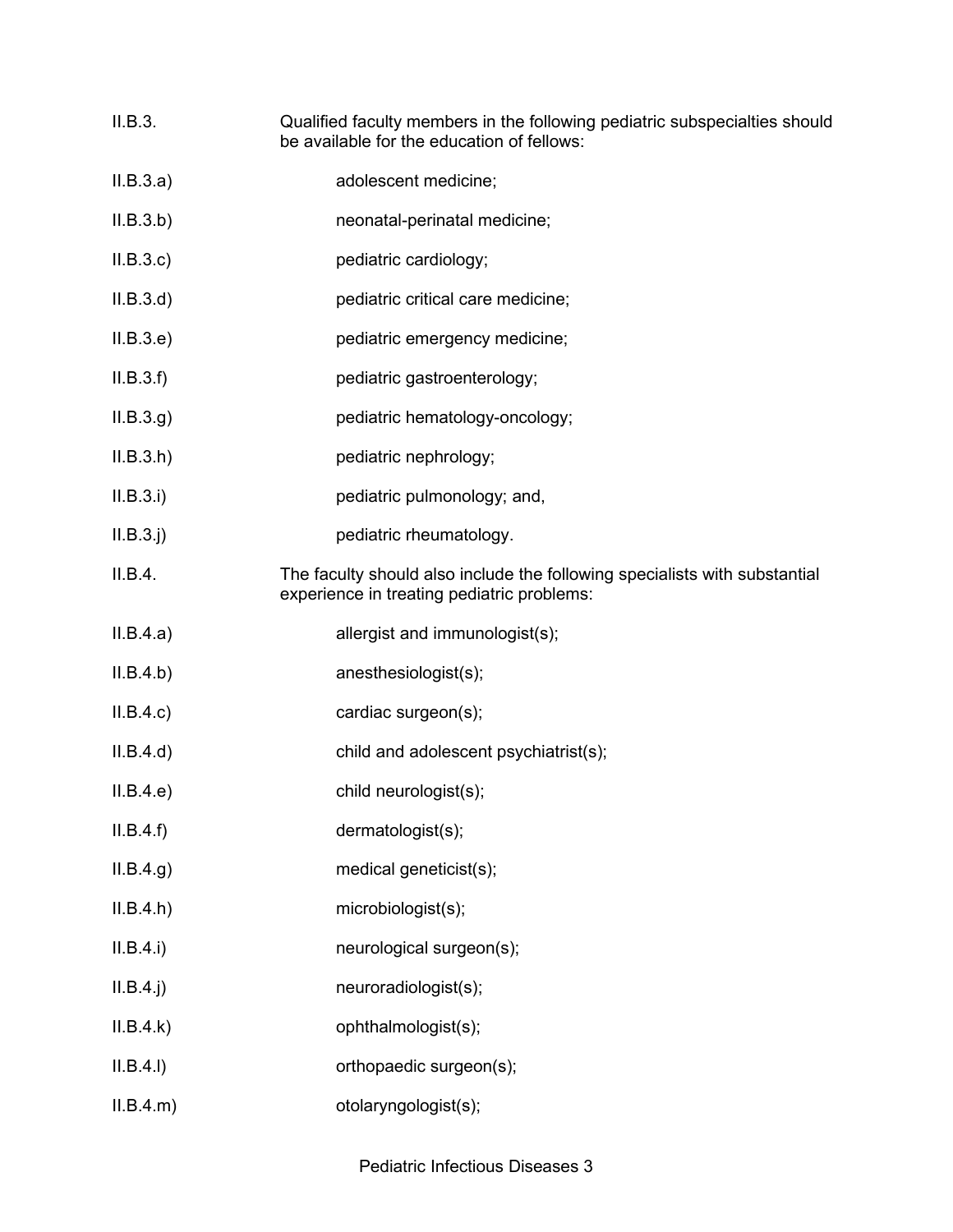| ILB.4.n)   | pathologist(s);                                                                                                                                                                     |
|------------|-------------------------------------------------------------------------------------------------------------------------------------------------------------------------------------|
| II.B.4.o   | pediatric surgeon(s);                                                                                                                                                               |
| II.B.4.p)  | plastic surgeon(s);                                                                                                                                                                 |
| II.B.4.q)  | radiologist(s); and,                                                                                                                                                                |
| II.B.4.r)  | urologist(s).                                                                                                                                                                       |
| II.B.5.    | Consultants should be available in adult infectious diseases for transition<br>care of young adults.                                                                                |
| ILC.       | <b>Other Program Personnel</b>                                                                                                                                                      |
| II.C.1.    | To ensure multidisciplinary and interprofessional practice in pediatric<br>infectious diseases, the following personnel with pediatric focus and<br>experience should be available: |
| ILC.1.a)   | child life therapist(s);                                                                                                                                                            |
| ILC.1.b)   | dietitian(s);                                                                                                                                                                       |
| ILC.1.c)   | home health care liaison(s);                                                                                                                                                        |
| ILC.1.d)   | infection preventionist(s);                                                                                                                                                         |
| ILC.1.e    | mental health professional(s);                                                                                                                                                      |
| ILC.1.f)   | pharmacist(s);                                                                                                                                                                      |
| ILC.1.g)   | physical and occupational therapist(s);                                                                                                                                             |
| ILC.1.h    | public health liaison(s);                                                                                                                                                           |
| II.C.1.i)  | respiratory therapist(s);                                                                                                                                                           |
| $ILC.1.$ j | school and special education liaison(s);                                                                                                                                            |
| ILC.1.k)   | social worker(s); and,                                                                                                                                                              |
| II.C.1.1)  | speech and language therapist(s).                                                                                                                                                   |
| II.D.      | <b>Resources</b>                                                                                                                                                                    |
| II.D.1.    | Facilities and services, including comprehensive laboratory, pathology,<br>and imaging services, must be available.                                                                 |
| II.D.2.    | The program must have access to laboratories to perform testing specific<br>to pediatric infectious diseases.                                                                       |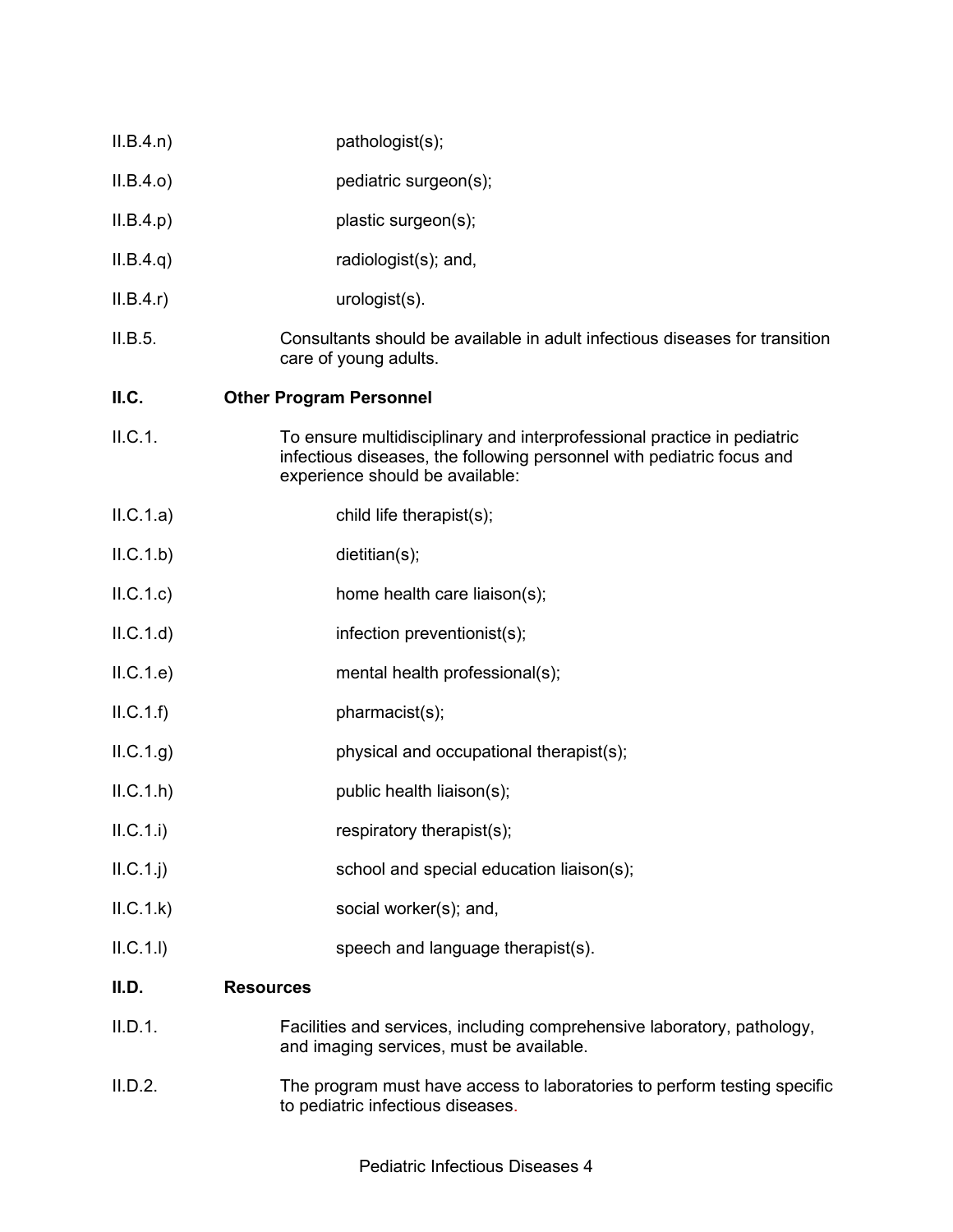| II.D.3. | Fellows must have access to a laboratory for clinical microbiology, such    |
|---------|-----------------------------------------------------------------------------|
|         | that direct and frequent interaction with microbiology laboratory personnel |
|         | is readily available.                                                       |

- II.D.4. There must be access to clinical microbiology laboratories that have the capacity to identify infections caused by bacteria, mycobacteria, fungi, viruses, rickettsiae, chlamydiae, and parasites in tissues and body fluids.
- II.D.5. There must be an infection control program and an antimicrobial stewardship program at the clinical site(s) where the fellows spend most of their time during the educational program.
- II.D.6. An adequate number and variety of pediatric infectious disease patients ranging in age from newborn through young adulthood must be available to provide a broad educational experience for fellows.
- II.D.6.a) A sufficient number of patients must be available in inpatient and outpatient settings to meet the educational needs of the program.

## **III. Fellow Appointment**

# **III.A. Eligibility Criteria**

III.A.1. Prior to appointment in the program, fellows should have completed an ACGME-I-accredited residency program in pediatrics, or a pediatric residency program acceptable to the Sponsoring Institution's Graduate Medical Education Committee.

### **III.B. Number of Fellows**

See International Foundational Requirements, Section III.B.

# **IV. Specialty-Specific Educational Program**

# **IV.A. ACGME-I Competencies**

- IV.A.1. The program must integrate the following ACGME-I Competencies into the curriculum.
- IV.A.1.a) Professionalism
- IV.A.1.a).(1) Fellows must demonstrate a commitment to professionalism and an adherence to ethical principles.
- IV.A.1.b) Patient Care and Procedural Skills
- IV.A.1.b).(1) Fellows must provide patient care that is compassionate, appropriate, and effective for the treatment of health problems and the promotion of health.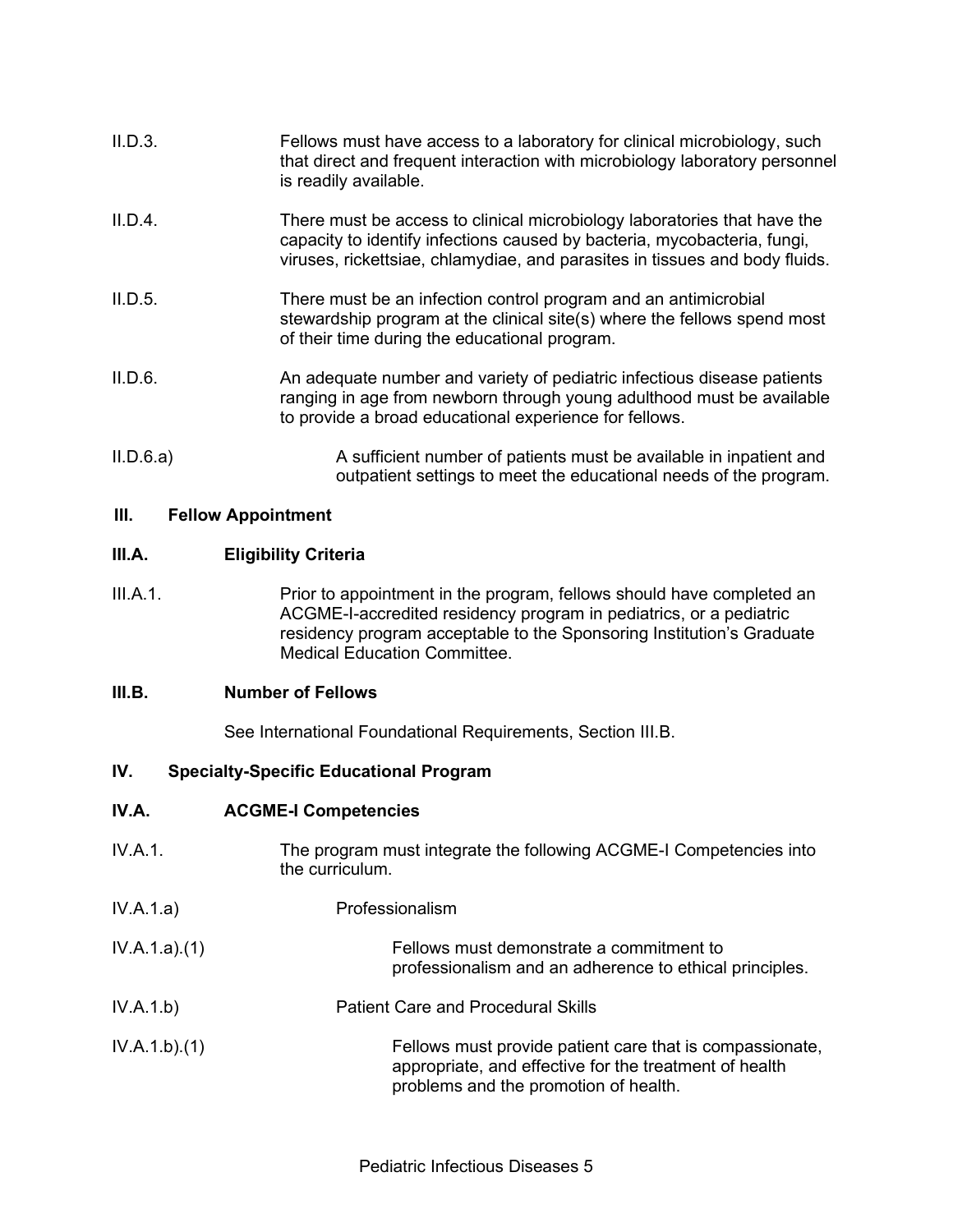| IV.A.1.b)(1)(a)         | Fellows must demonstrate competence in the<br>clinical skills needed in pediatric infectious<br>diseases, including:                                                                                                                     |
|-------------------------|------------------------------------------------------------------------------------------------------------------------------------------------------------------------------------------------------------------------------------------|
| IV.A.1.b)(1).(a)(i)     | providing consultation, performing a history<br>and physical examination, making informed<br>diagnostic and therapeutic decisions that<br>result in optimal clinical judgement, and<br>developing and carrying out management<br>plans;  |
| IV.A.1.b)(1)(a)(ii)     | providing transfer of care that ensures<br>seamless transitions, counseling patients<br>and patients' families, using information<br>technology to optimize patient care, and<br>providing appropriate role modeling and<br>supervision; |
| IV.A.1.b).(1).(a).(iii) | providing for or coordinating care for<br>patients with complex and chronic diseases<br>with the appropriate physician and/or<br>agency; and,                                                                                            |
| IV.A.1.b)(1)(a)(iv)     | promoting emotional resilience in children,<br>adolescents, and their families through:                                                                                                                                                  |
| IV.A.1.b)(1)(a)(iv)(a)  | providing care that is sensitive to the<br>developmental stage of the patient<br>with common behavioral and mental<br>health issues, and the cultural<br>context of the patient and patient's<br>family; and,                            |
| IV.A.1.b)(1)(a)(iv)(b)  | demonstrating the ability to refer<br>and/or co-manage patients with<br>common behavioral and mental<br>health issues along with appropriate<br>specialists when indicated.                                                              |
| IV.A.1.b)(1)(b)         | Fellows must be able to competently perform all<br>medical and diagnostic procedures considered<br>essential for the practice of pediatric infectious<br>diseases medicine. Fellows must:                                                |
| IV.A.1.b)(1)(b)(i)      | competently use and interpret the results of<br>laboratory tests, imaging, and other<br>diagnostic procedures; and,                                                                                                                      |
| IV.A.1.b)(1)(b)(ii)     | demonstrate the necessary procedural skills<br>and develop an understanding of their<br>indications, risks, and limitations.                                                                                                             |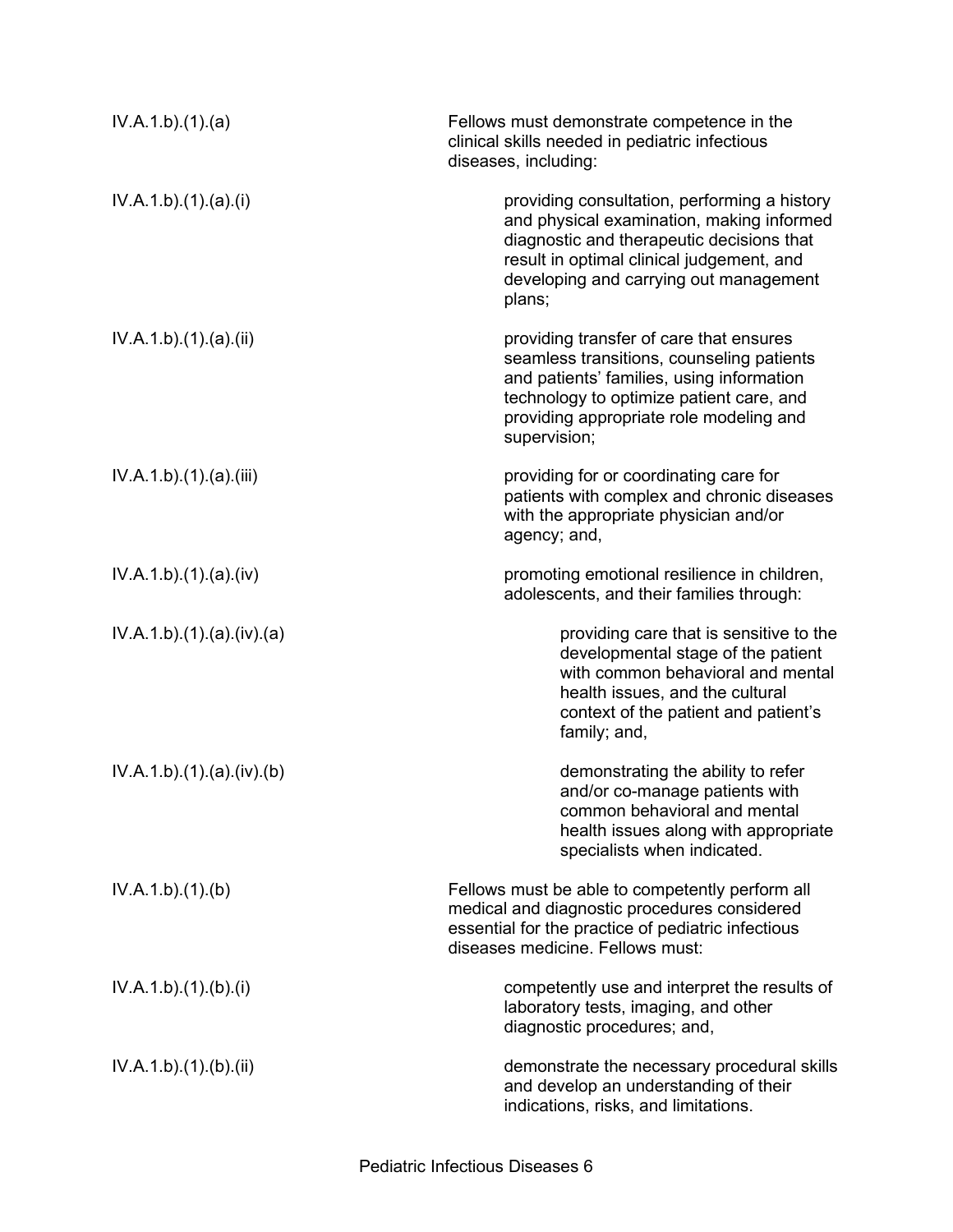| IV.A.1.b)(1)(c)           | Fellows must demonstrate competence, in the<br>outpatient emergency department and inpatient<br>settings, in management of healthy and acutely and<br>chronically ill patients with infectious diseases or<br>chronic conditions, including: |
|---------------------------|----------------------------------------------------------------------------------------------------------------------------------------------------------------------------------------------------------------------------------------------|
| IV.A.1.b)(1)(c)(i)        | bloodstream infections, sepsis, and shock<br>syndromes;                                                                                                                                                                                      |
| IV.A.1.b)(1).(c)(ii)      | bone and joint infections;                                                                                                                                                                                                                   |
| IV.A.1.b)(1)(c)(iii)      | cardiovascular infections;                                                                                                                                                                                                                   |
| IV.A.1.b)(1)(c)(iv)       | central nervous system infections;                                                                                                                                                                                                           |
| IV.A.1.b)(1)(c)(v)        | congenital and neonatal infections;                                                                                                                                                                                                          |
| IV.A.1.b)(1)(c)(vi)       | disorders of host defense;                                                                                                                                                                                                                   |
| IV.A.1.b).(1).(c).(vii)   | ear, nose and throat infections;                                                                                                                                                                                                             |
| IV.A.1.b).(1).(c).(viii)  | foreign-body and catheter-related infections;                                                                                                                                                                                                |
| IV.A.1.b)(1)(c)(ix)       | gastrointestinal/intra-<br>abdominal/hepatobiliary infections;                                                                                                                                                                               |
| IV.A.1.b)(1)(c)(x)        | health care-associated infections;                                                                                                                                                                                                           |
| IV.A.1.b)(1)(c)(xi)       | human immunodeficiency virus (HIV)<br>infection;                                                                                                                                                                                             |
| IV.A.1.b).(1).(c).(xii)   | infections in transplant patients;                                                                                                                                                                                                           |
| IV.A.1.b)(1)(c)(xiii)     | ocular infections;                                                                                                                                                                                                                           |
| IV.A.1.b).(1).(c).(xiv)   | odontogenic infections;                                                                                                                                                                                                                      |
| IV.A.1.b)(1)(c)(xv)       | prolonged, periodic, and recurrent fever;                                                                                                                                                                                                    |
| IV.A.1.b)(1)(c)(xvi)      | reproductive tract infections;                                                                                                                                                                                                               |
| IV.A.1.b)(1)(c)(xvii)     | sexually transmitted infections;                                                                                                                                                                                                             |
| IV.A.1.b).(1).(c).(xviii) | skin/soft tissue/muscle infections;                                                                                                                                                                                                          |
| IV.A.1.b)(1)(c)(xix)      | surgical and traumatic wound infections;                                                                                                                                                                                                     |
| IV.A.1.b)(1)(c)(xx)       | upper and lower respiratory tract infections;                                                                                                                                                                                                |
| IV.A.1.b).(1).(c).(xxi)   | urinary tract/renal infections; and,                                                                                                                                                                                                         |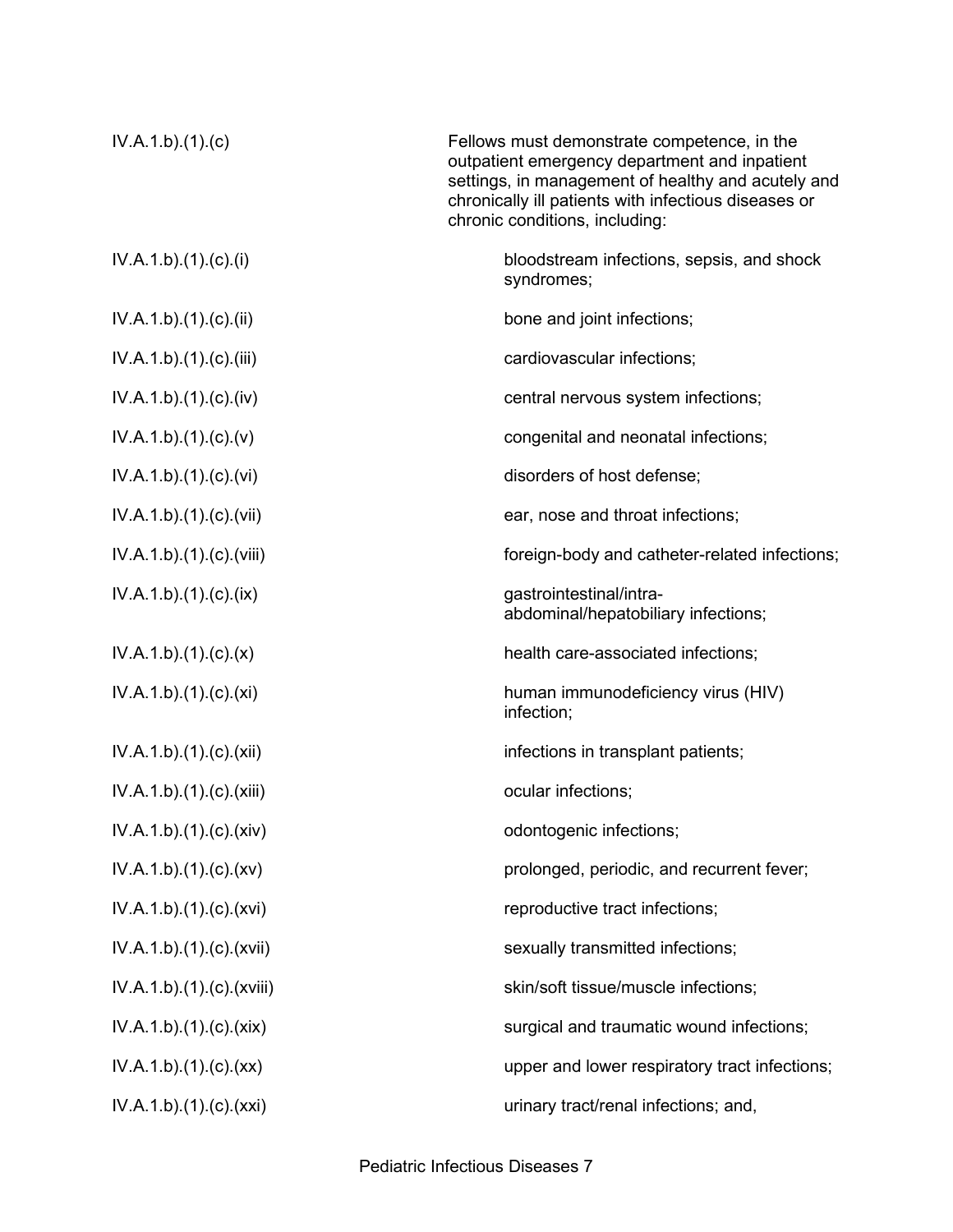| IV.A.1.b)(1)(c)(xxii)     | vasculitides, to include Kawasaki Disease.                                                                                                                                                                                                                                                                                    |
|---------------------------|-------------------------------------------------------------------------------------------------------------------------------------------------------------------------------------------------------------------------------------------------------------------------------------------------------------------------------|
| IV.A.1.b)(1)(d)           | Fellows must demonstrate competence in<br>promoting antimicrobial stewardship based on<br>microbiological data and pharmacological<br>principles.                                                                                                                                                                             |
| IV.A.1.c)                 | <b>Medical Knowledge</b>                                                                                                                                                                                                                                                                                                      |
| $IV.A.1.c.$ (1)           | Fellows must demonstrate knowledge of established and<br>evolving biomedical clinical, epidemiological, and social-<br>behavioral sciences, as well as the application of this<br>knowledge to patient care. Fellows must demonstrate<br>knowledge of:                                                                        |
| $IV.A.1.c$ . $(1).$ $(a)$ | biostatistics, clinical and laboratory research<br>methodology, study design, preparation of<br>applications for funding and/or approval of clinical<br>research protocols, critical literature review,<br>principles of evidence-based medicine, ethical<br>principles involving clinical research, and teaching<br>methods; |
| $IV.A.1.c$ . $(1).$ (b)   | the principles of, and manage disease control,<br>prevention of, health care-associated infections,<br>emerging pathogens, immunization programs,<br>and/or vaccine-preventable diseases;                                                                                                                                     |
| $IV.A.1.c$ . $(1).$ $(c)$ | basic epidemiologic and biostatistical methods and<br>their application to clinical research and patient<br>care;                                                                                                                                                                                                             |
| $IV.A.1.c.$ (1).(d)       | the functions and appropriate utilization of<br>diagnostic microbiology, immunology, virology,<br>mycology, and parasitology laboratories;                                                                                                                                                                                    |
| $IV.A.1.c.$ (1).(e)       | the appropriate use of antimicrobial agents in a<br>variety of clinical settings, their mechanisms of<br>action, pharmacokinetics, and potential adverse<br>reactions;                                                                                                                                                        |
| $IV.A.1.c$ ). $(1).(f)$   | microbiological and immunologic factors that<br>determine the outcome of the interaction between<br>host and microbe;                                                                                                                                                                                                         |
| $IV.A.1.c$ . $(1).(g)$    | microbiology laboratory techniques, including<br>culture techniques, rapid diagnostic methods, and<br>molecular methods for identification of bacteria,<br>mycobacteria, fungi, viruses, rickettsiae,<br>chlamydiae, and parasites in clinical specimens;                                                                     |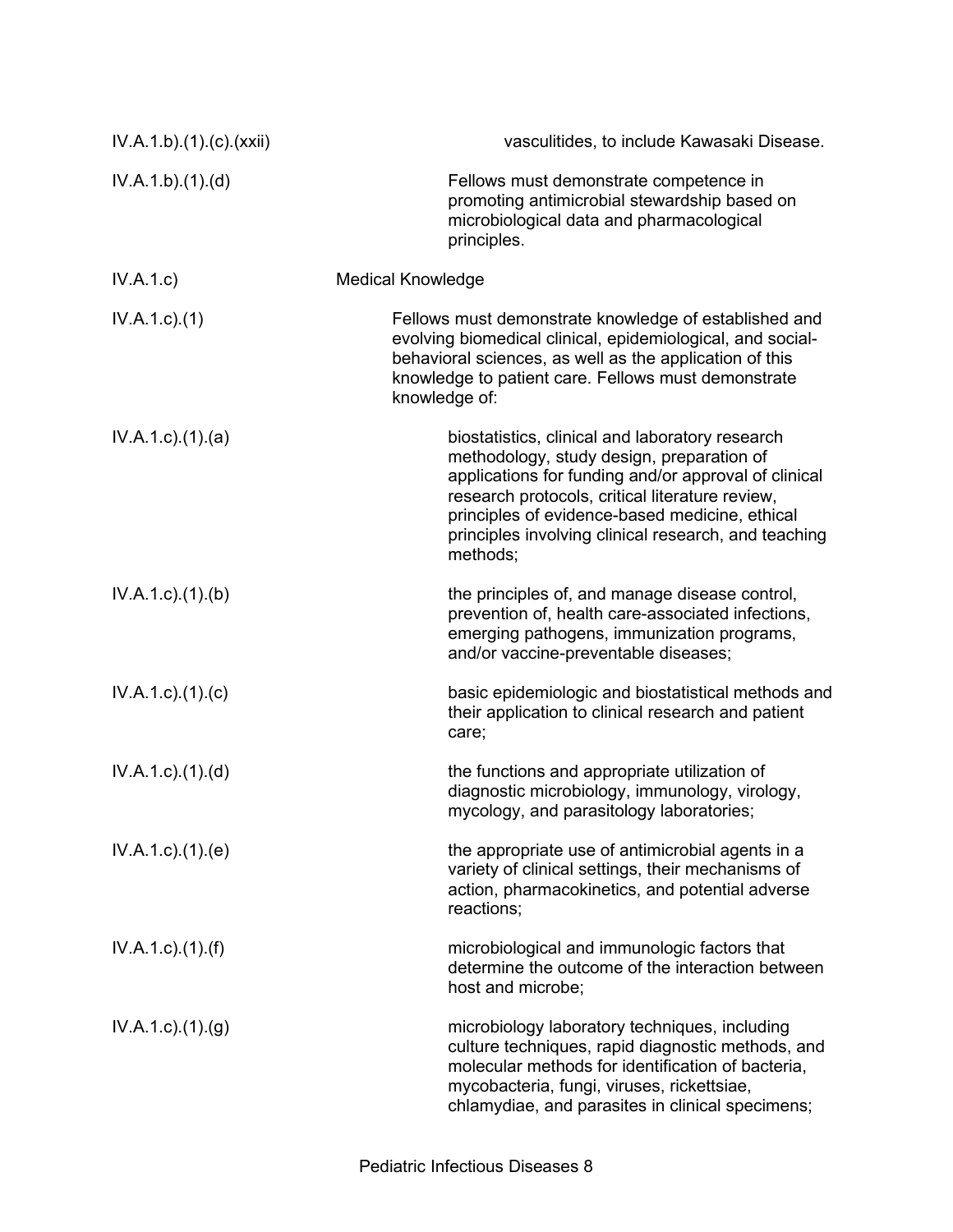| $IV.A.1.c$ . $(1).(h)$    | the effects of underlying disease states and<br>immunosuppressive therapies on host response to<br>infectious agents;                                                                                                                                                                          |
|---------------------------|------------------------------------------------------------------------------------------------------------------------------------------------------------------------------------------------------------------------------------------------------------------------------------------------|
| $IV.A.1.c$ ). $(1).$      | mechanisms of protection against infection, such as<br>active or passive immunization and<br>immunomodulating agents;                                                                                                                                                                          |
| IV.A.1.c)(1)(j)           | clinical pharmacology of antimicrobial agents<br>including drug interactions, adverse reactions, dose<br>adjustments for age and abnormal physiology, and<br>principles of pharmacokinetics and<br>pharmacodynamics;                                                                           |
| $IV.A.1.c$ . $(1).$ (k)   | methods of determining activity of antimicrobial<br>agents and techniques to determine their<br>concentrations in blood and other body fluids;                                                                                                                                                 |
| IV.A.1.c)(1)(I)           | indications for diagnostic procedures, including<br>bronchoscopy, thoracentesis, arthrocentesis,<br>lumbar puncture, and aspiration of abscesses, and<br>be able to interpret their results;                                                                                                   |
| IV.A.1.c)(1).(m)          | the sensitivity, specificity, efficacy, benefits, and<br>risks of contemporary technologies, such as those<br>for rapid microbiologic diagnosis and diagnostic<br>imaging;                                                                                                                     |
| $IV.A.1.c$ . $(1).$ $(n)$ | the principles and practice of hospital epidemiology<br>and infection control and prevention;                                                                                                                                                                                                  |
| $IV.A.1.c$ ). $(1).(o)$   | the currently recommended immunization<br>schedules for young infants, children, and<br>adolescents, with knowledge of protective efficacy,<br>risks, benefits of routinely administered vaccines,<br>including the use of immunizations in special<br>situations and immunocompromised hosts; |
| $IV.A.1.c$ . $(1).(p)$    | adverse events attributed to immunomodulators;<br>and,                                                                                                                                                                                                                                         |
| $IV.A.1.c$ . $(1).(q)$    | emerging infectious diseases and public health<br>issues pertinent to pediatric infectious diseases.                                                                                                                                                                                           |
| IV.A.1.d)                 | Practice-based Learning and Improvement                                                                                                                                                                                                                                                        |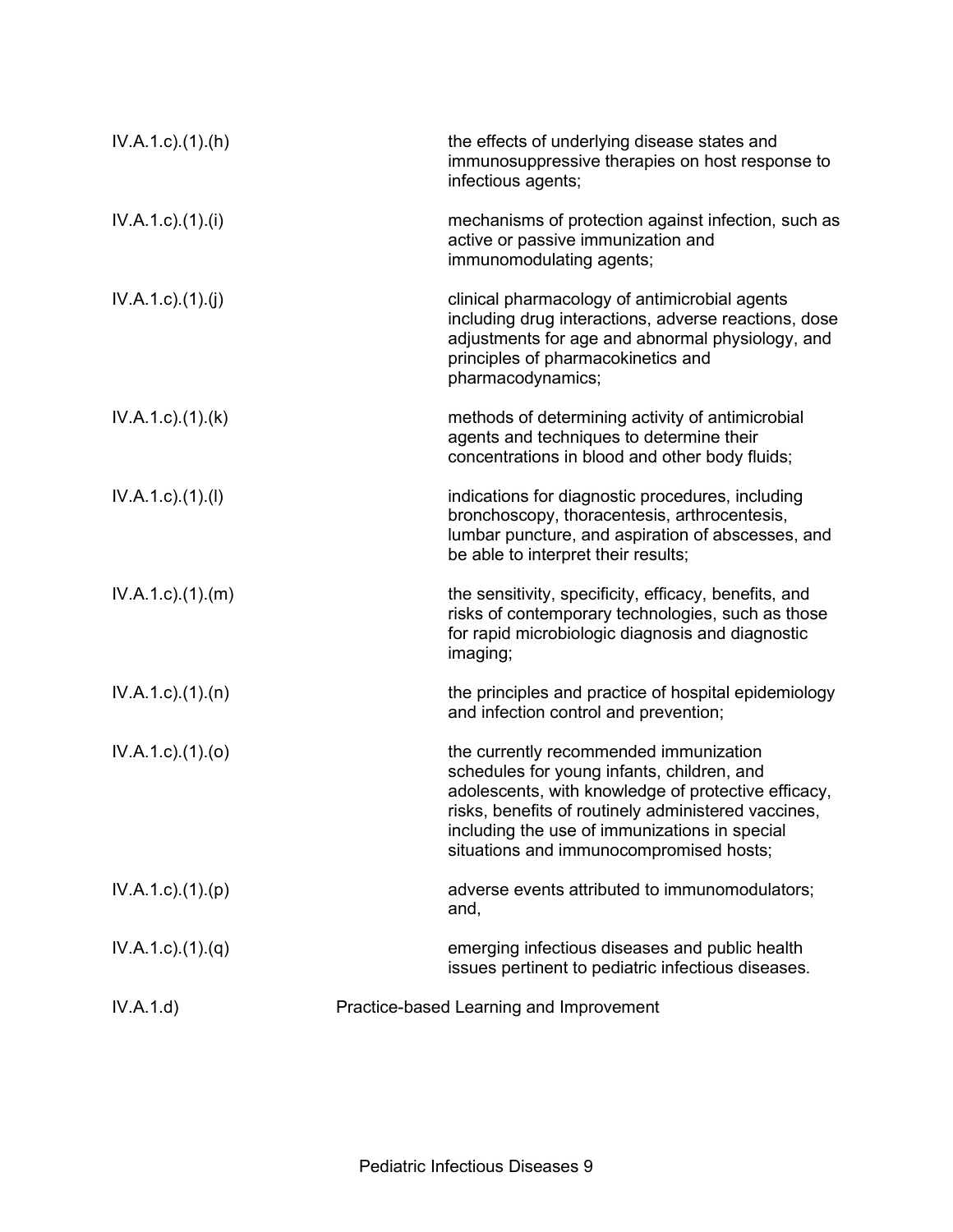| IV.A.1.d.(1)       | Fellows must demonstrate the ability to investigate and<br>evaluate their care of patients, to appraise and assimilate<br>scientific evidence, and to continuously improve patient<br>care based on constant self-evaluation and lifelong<br>learning.                                      |
|--------------------|---------------------------------------------------------------------------------------------------------------------------------------------------------------------------------------------------------------------------------------------------------------------------------------------|
| IV.A.1.e)          | Interpersonal and Communication Skills                                                                                                                                                                                                                                                      |
| IV.A.1.e. (1)      | Fellows must demonstrate interpersonal and<br>communication skills that result in the effective exchange<br>of information and collaboration with patients, their<br>families, and health professionals.                                                                                    |
| IV.A.1.e. (1). (a) | Fellows must demonstrate leadership skills to<br>enhance team function, the learning environment,<br>and/or the health care delivery system/environment<br>with the ultimate intent of improving care of<br>patients.                                                                       |
| IV.A.1.f)          | <b>Systems-based Practice</b>                                                                                                                                                                                                                                                               |
| IV.A.1.f)(1)       | Fellows must demonstrate an awareness of and<br>responsiveness to the larger context and system of health<br>care, including the social determinates of health, as well as<br>the ability to call effectively on other resources in the<br>system to produce optimal care.                  |
| IV.B.              | <b>Regularly Scheduled Educational Activities</b>                                                                                                                                                                                                                                           |
| IV.B.1.            | Fellows must have a formally-structured educational program in the<br>clinical and basic sciences related to pediatric infectious diseases.                                                                                                                                                 |
| IV.B.1.a)          | The program must utilize didactic experiences, such as lectures,<br>seminars, case discussions, journal clubs, and clinical experience.                                                                                                                                                     |
| IV.B.1.b)          | Pediatric infectious diseases conferences must occur regularly<br>and involve active participation by the fellows in planning and<br>implementation.                                                                                                                                        |
| IV.B.1.c)          | Fellow education must include instruction in:                                                                                                                                                                                                                                               |
| $IV.B.1.c.$ (1)    | basic and fundamental disciplines, as appropriate to<br>pediatric infectious diseases, such as anatomy, physiology,<br>biochemistry, embryology, pathology, microbiology,<br>pharmacology, immunology, genetics,<br>nutrition/metabolism, antibiotic stewardship, and infection<br>control; |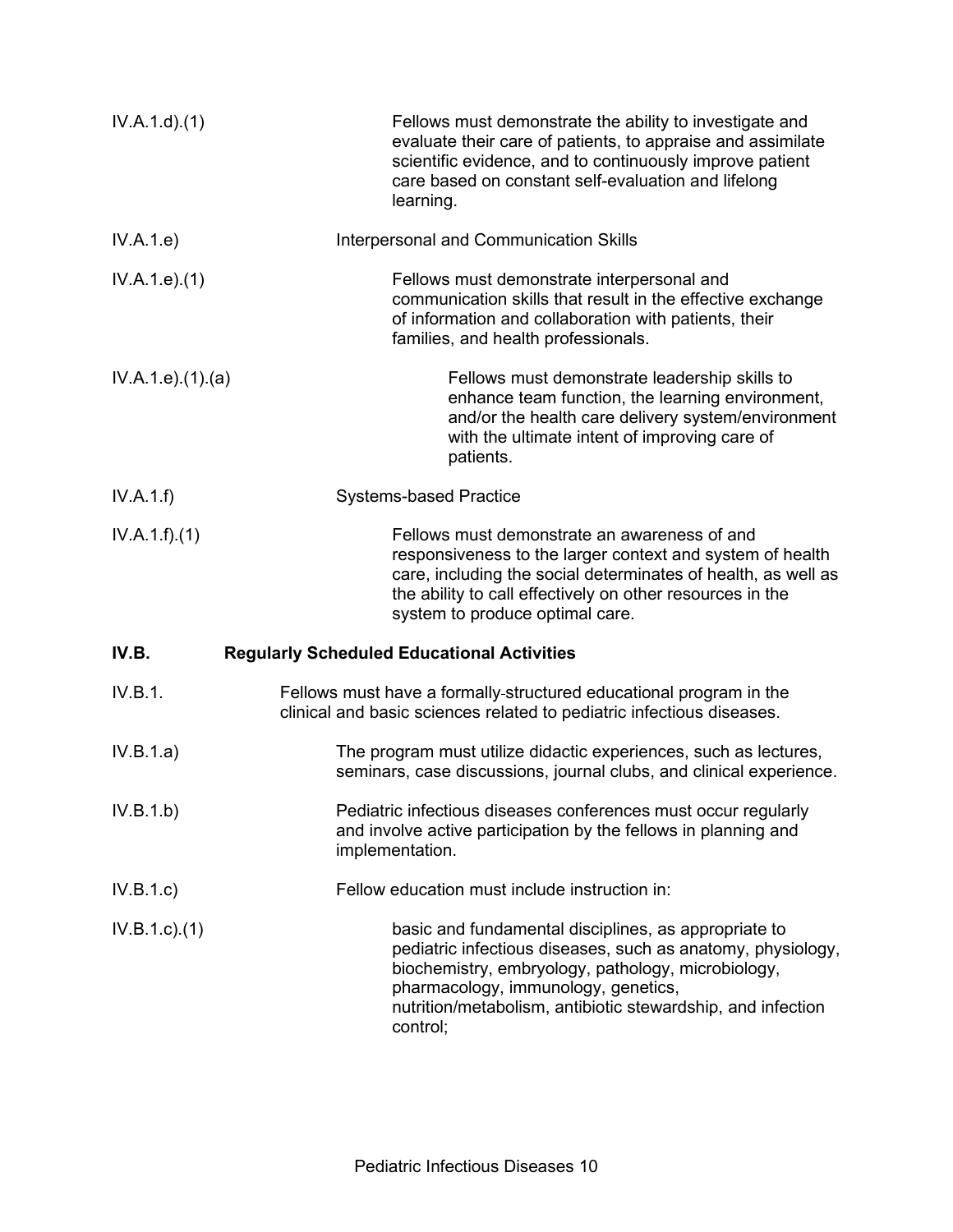| IV.B.1.c.2)         | pathophysiology of disease, reviews of recent advances in<br>clinical medicine and biomedical research, and<br>conferences dealing with bioethics, complications, end-of-<br>life care, palliation and death, and the scientific, ethical,<br>and legal implications of confidentiality and informed<br>consent; and, |
|---------------------|-----------------------------------------------------------------------------------------------------------------------------------------------------------------------------------------------------------------------------------------------------------------------------------------------------------------------|
| IV.B.1.c). (2). (a) | This should include relationships between<br>physicians and with patients, patients' families,<br>allied health professionals, and society at large.                                                                                                                                                                  |
| IV.B.1.c.3)         | the economics of health care and current health care<br>management issues, such as cost-effective patient care,<br>practice management, preventive care, population health,<br>quality improvement, resource allocation, and clinical<br>outcomes.                                                                    |
| IV.B.1.c)(3)(a)     | This should include management of an infection<br>control program and an antimicrobial stewardship<br>program.                                                                                                                                                                                                        |
| IV.C.               | <b>Clinical Experiences</b>                                                                                                                                                                                                                                                                                           |
| IV.C.1.             | Fellows must have longitudinal responsibility for providing care to a panel<br>of patients throughout their educational program that is supervised by one<br>or more members of the pediatric infectious diseases faculty.                                                                                            |
| IV.C.1.a)           | This must include longitudinal care of outpatients.                                                                                                                                                                                                                                                                   |
| IV.C.1.b)           | The panel of patients must be representative of the types of<br>pediatric infectious disorders fellows are likely to encounter once<br>they complete their educational program.                                                                                                                                       |
| IV.C.2.             | Fellow education must include experience serving as a role model and<br>providing supervision to residents and/or medical students.                                                                                                                                                                                   |
| IV.D.               | <b>Scholarly Activity</b>                                                                                                                                                                                                                                                                                             |
| IV.D.1.             | <b>Fellows' Scholarly Activity</b>                                                                                                                                                                                                                                                                                    |
| IV.D.1.a)           | The program must have a core curriculum in research and<br>scholarship.                                                                                                                                                                                                                                               |
| IV.D.1.a)(1)        | Where appropriate, the curriculum should be a<br>collaborative effort involving all pediatric subspecialty<br>programs at the institution.                                                                                                                                                                            |
| IV.D.1.b)           | The program must provide a Scholarship Oversight Committee for<br>each fellow to oversee and evaluate the fellow's progress as<br>related to scholarly activity.                                                                                                                                                      |